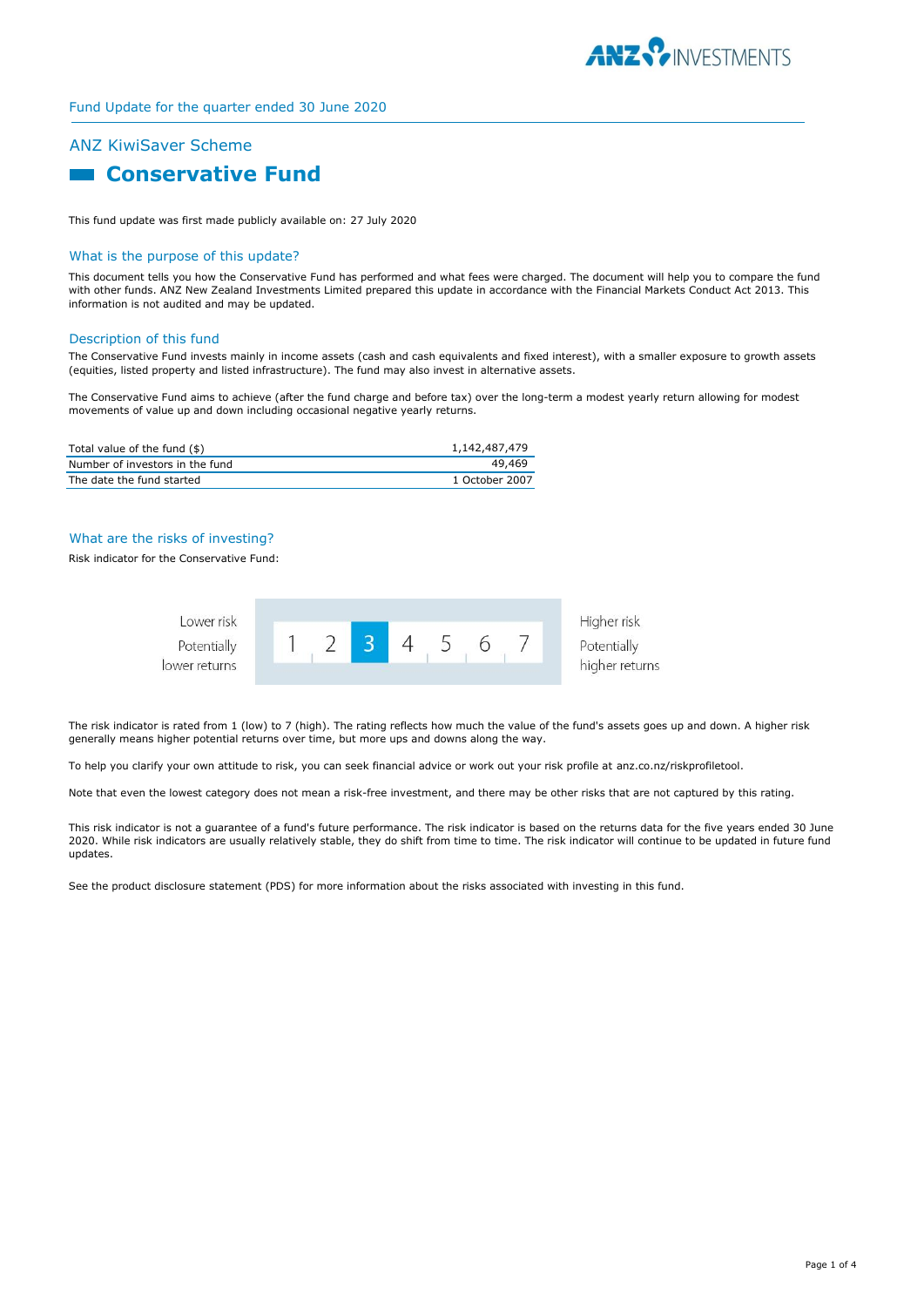# How has the fund performed?

|                                               | Average over past<br>five years | Past year |  |  |
|-----------------------------------------------|---------------------------------|-----------|--|--|
| Annual return                                 |                                 |           |  |  |
| (after deductions for charges and tax)        | 3.55%                           | 3.58%     |  |  |
| <b>Annual return</b>                          |                                 |           |  |  |
| (after deductions for charges but before tax) | 4.62%                           | 4.88%     |  |  |
| Market index annual return                    |                                 |           |  |  |
| (reflects no deduction for charges and tax)   | $5.42\%$                        | 4.58%     |  |  |

The market index annual return is calculated using the target investment mix and the indices of each asset class.

Additional information about the market index is available in the statement of investment policy and objectives on the offer register at www.discloseregister.companiesoffice.govt.nz.



# **Annual return graph**

This shows the return after fund charges and tax for each of the last 10 years ending 31 March. The last bar shows the average annual return for the last 10 years, up to 30 June 2020.

**Important:** This does not tell you how the fund will perform in the future.

Returns in this update are after tax at the highest prescribed investor rate (PIR) of tax for an individual New Zealand resident. Your tax may be lower.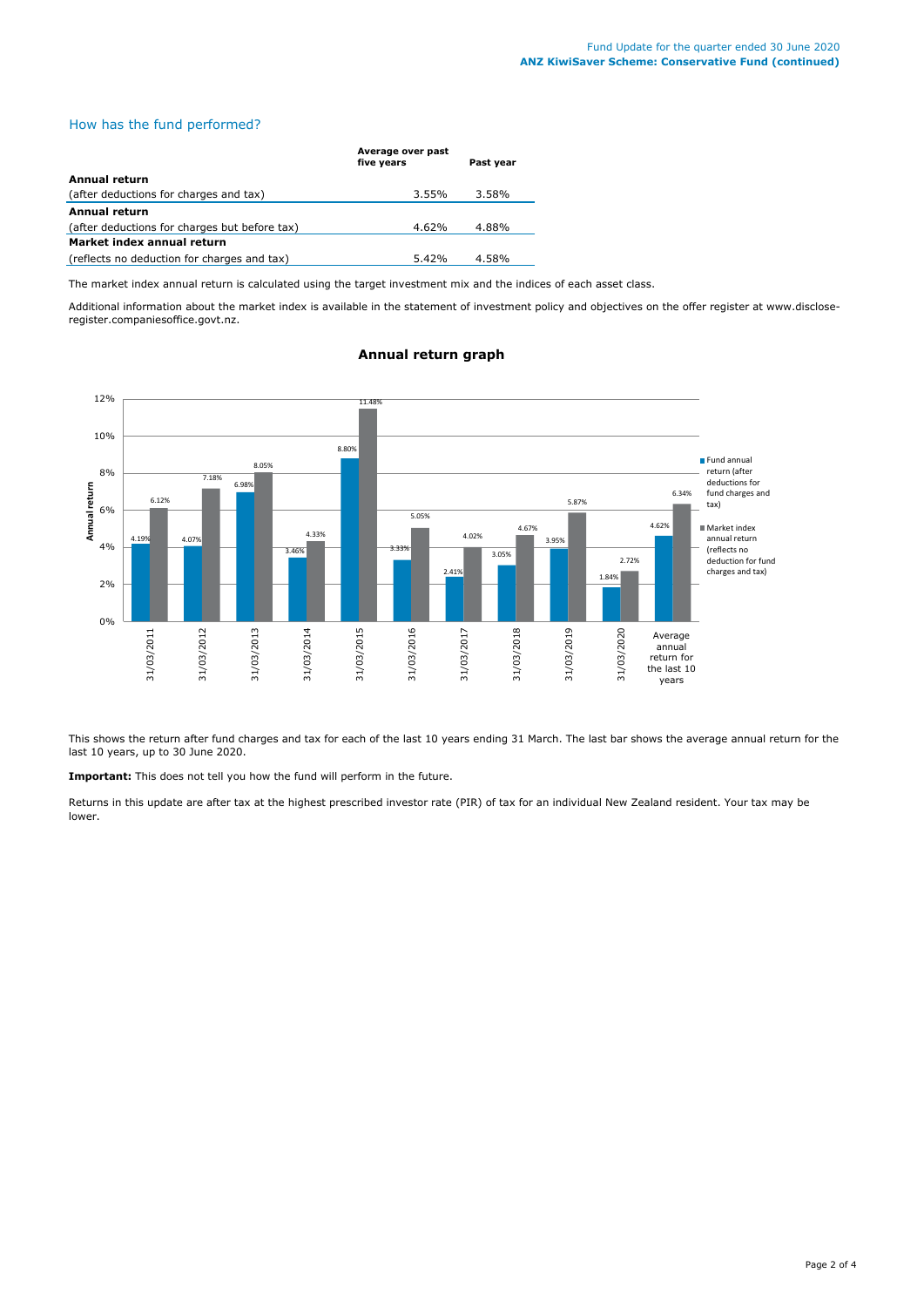# What fees are investors charged?

Investors in the Conservative Fund are charged fund charges. In the year to 31 March 2020 these were:

|                                             | % of net asset value          |
|---------------------------------------------|-------------------------------|
| Total fund charges <sup>1*</sup>            | $0.85\%$                      |
| Which are made up of:                       |                               |
| Total management and administration charges | 0.85%                         |
| Including:                                  |                               |
| Manager's basic fee                         | $0.80\%$                      |
| Other management and administration charges | 0.05%                         |
| <b>Total performance based fees</b>         | $0.00\%$                      |
|                                             | Dollar amount per<br>investor |
| <b>Other charges</b>                        |                               |
| Membership fee <sup>2</sup>                 | \$18                          |

\* The manager expects that the fund charges for the next scheme year will be different from the fund charges disclosed in this fund update because the manager's basic fee was reduced on 28 June 2019 from 0.85% to 0.78% per year.

Investors are not currently charged individual action fees for specific actions or decisions (for example, for withdrawing from or switching funds). See the PDS for more information about Scheme fees.

Small differences in fees and charges can have a big impact on your investment over the long term.

## Example of how this applies to an investor

Sarah had \$10,000 in the fund at the start of the year and did not make any further contributions. At the end of the year, Sarah received a return after fund charges were deducted of \$358 (that is 3.58% of her inital \$10,000). Sarah also paid \$18 in other charges. This gives Sarah a total gain after tax of \$340 for the year.

# What does the fund invest in?

# **Actual investment mix<sup>3</sup> Target investment mix<sup>3</sup>**

This shows the types of assets that the fund invests in. This shows the mix of assets that the fund generally intends to invest in.